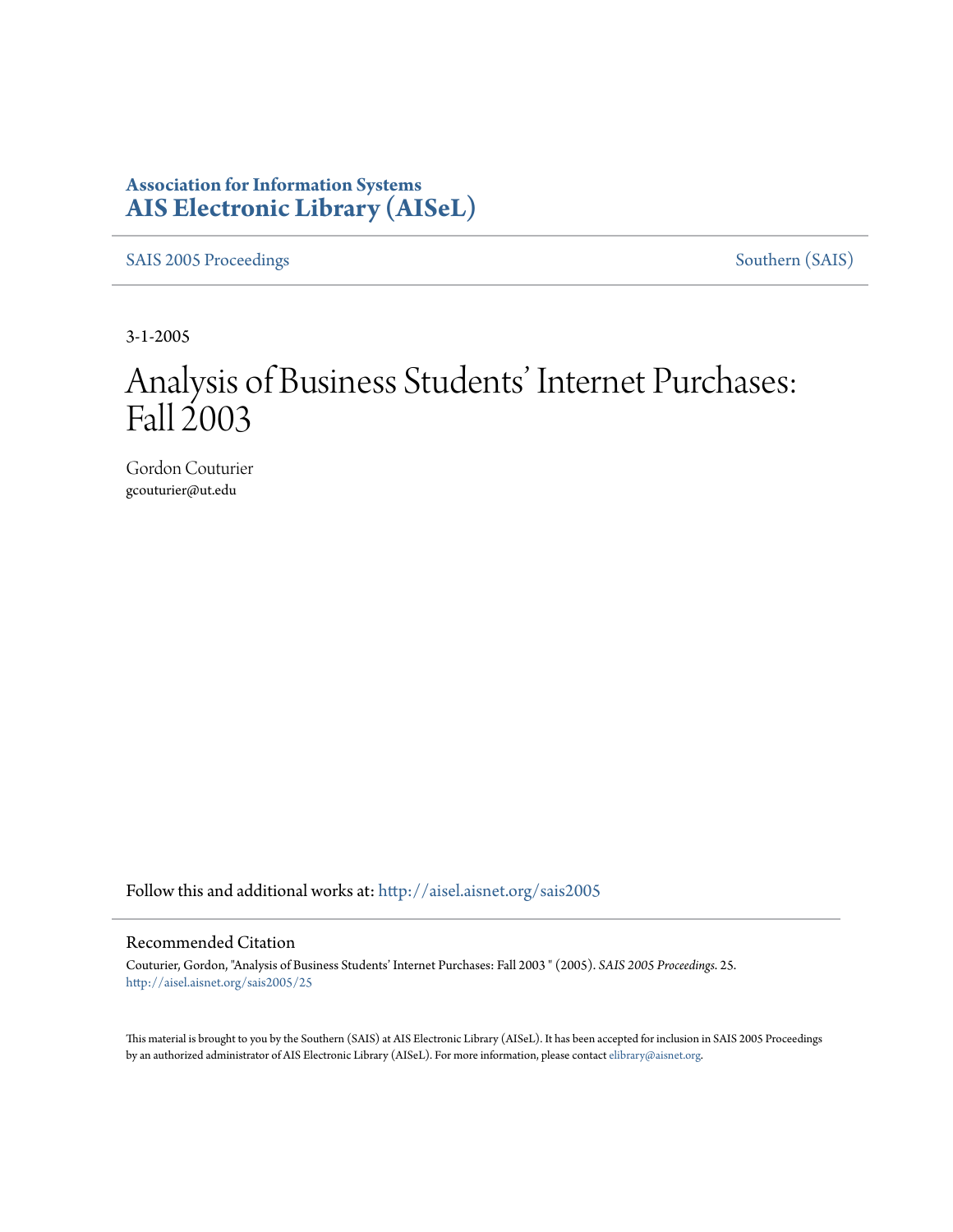## **ANALYSIS OF BUSINESS STUDENTS'INTERNET PURCHASES – FALL 2003**

**Gordon W. Couturier The University of Tampa**  gcouturier@ut.edu

#### **Abstract**

*This study was made to compare the buying habits of students at The University of Tampa and Institute Tecnologico y de Estudios Superiores de Monterrey, ITSM. The original intent was to contrast the buying characteristics between US and Mexican students. However, due to the few Mexican students that participated, a good comparison could not be made. As a result, this analysis explores the buying habits of both US and Mexican students over a 3-4 week period (October and November, 2003).* 

**Keywords:** E-commerce, Buying Habits

#### **Introduction**

This study was made to compare the buying habits of undergraduate business students at The University of Tampa and undergraduate and graduate business students at the Institute Tecnologico y de Estudios Superiores de Monterrey, ITSM, in Mexico. The Tampa students were members of several sections of an Information Technology Course, a core requirement of all business students. This instrument was also used to determine whether purchases were made online or internet influenced in a store [Kim, 2003], the ages of the students participating, the student families' gross income level, when items were purchased [Hall, 2000] and the types of products purchased.

#### **Acknowledgement**

The author would like to acknowledge the assistance of Dr. Carlos R. Martínez from the Institute Tecnologico y de Estudios Superiores de Monterrey for his assistance in developing the survey form and for encouraging his students to participate.

#### **Initial Hypothesizes**

Initially, it was expected that this research would validate the following:

**H1.** The younger the student, the more they would buy on the internet. **Reasoning:** Younger students have been brought up using computers and the internet and they would be more comfortable with using them to make purchases.

**H2.** More men than women would purchase items on the internet. **Reasoning:** Men have been more involved with electronics and the internet than women in the past and therefore would be more comfortable making purchases on the internet [Johnson, 1998][Dholakia , et al, 2003][Hall, 2000].

**H3.** The higher the gross family income, the more the student would purchase on the internet. **Reasoning:** students from high gross income families would have more disposable money to spend on the internet.

**H4.** Computer related majors (IS, CS) majors would purchase more on the internet than other students. **Reasoning:** Computer related majors would have a higher comfort level with computers and internet buying than non-computer majors.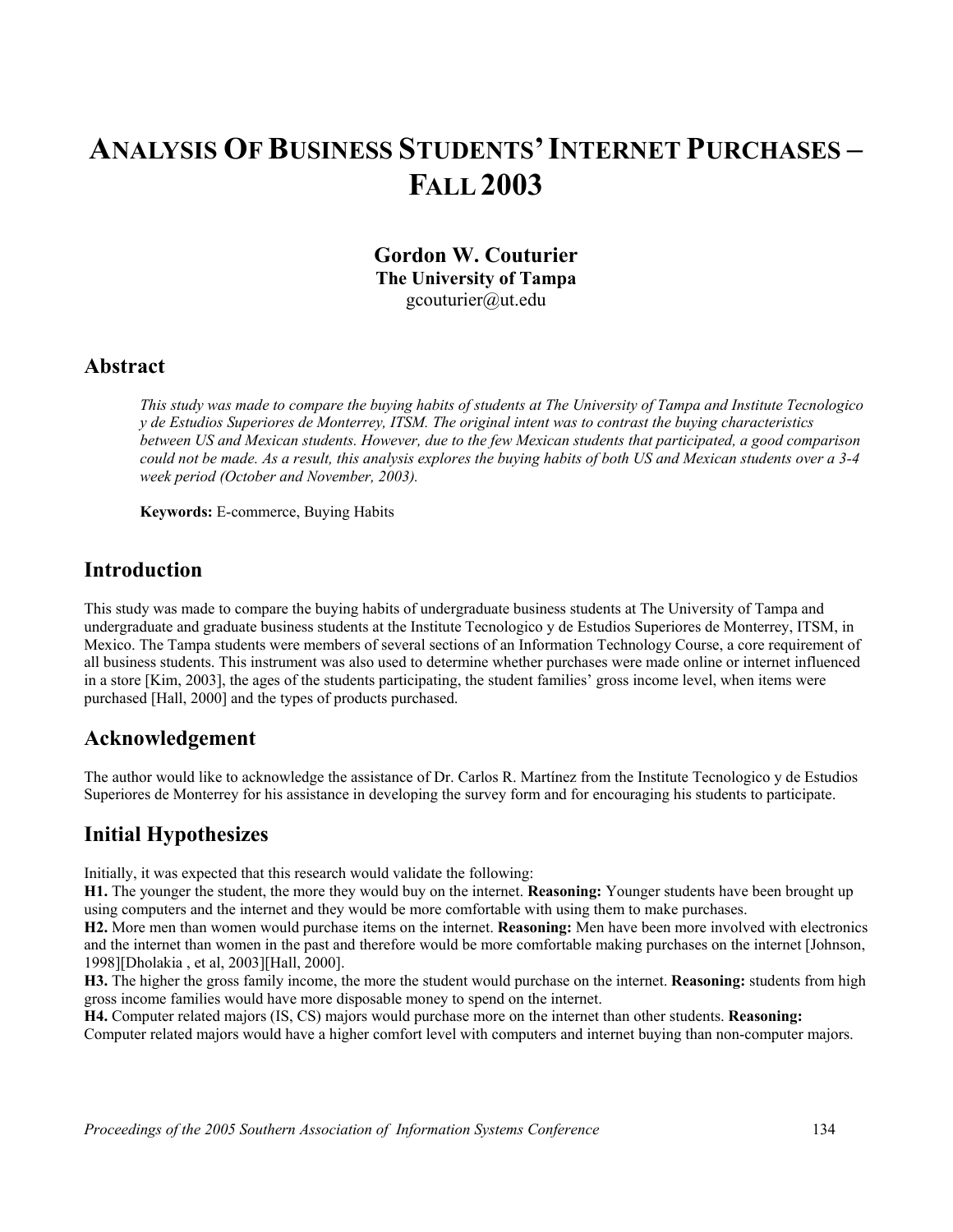**H5:** Most purchases on the internet will be planned versus impulse purchases. **Reasoning:** Students will be more likely to make a purchase when they are looking for something specifically rather than when they are surfing the internet. **H6:** The major stimulus for purchases will be friends. **Reasoning:** Friends and peers have a strong influence on students. Students will be swayed more by friends than ads.

**H7:** Most student purchases are made from 6pm to 6am. **Reasoning:** Evening, night and very early morning are times when students would be more likely on the internet (after classes and social functions).

**H8:** The majority of the purchases were made on the internet rather than internet influenced store purchases. **Reasoning:**  Students are comfortable in purchasing online.

#### **Methodology**

To obtain the data for this study, a business student was asked to register themselves on a website and to provide demographic data consisting of:

- 1. ID and password
- 2. University attended
- 3. Academic class
- 4. Nationality
- 5. Native language
- 6. Sex
- 7. Age range
- 8. Major or concentration
- 9. Gross family income

They were then asked to keep a log of his/her Internet purchases for two weeks. For every purchase, the student was requested to record:

- 1. Date and time of purchase
- 2. Category of purchase [Nickerson, et al, 2003][Hall, 2000][Dartnell Corporation,2000]
- 3. What prompted purchase
- 4. Amount of purchase
- 5. Language used to make purchase
- 6. Planned or impulse purchase
- 7. URL of the homepage where purchase made
- 8. Purchase made on internet or internet influenced
- 9. Security of ordering website

## **Results**

.

Ninety students participated in this study. Forty seven (47) males and forty three (43) females registered for the survey.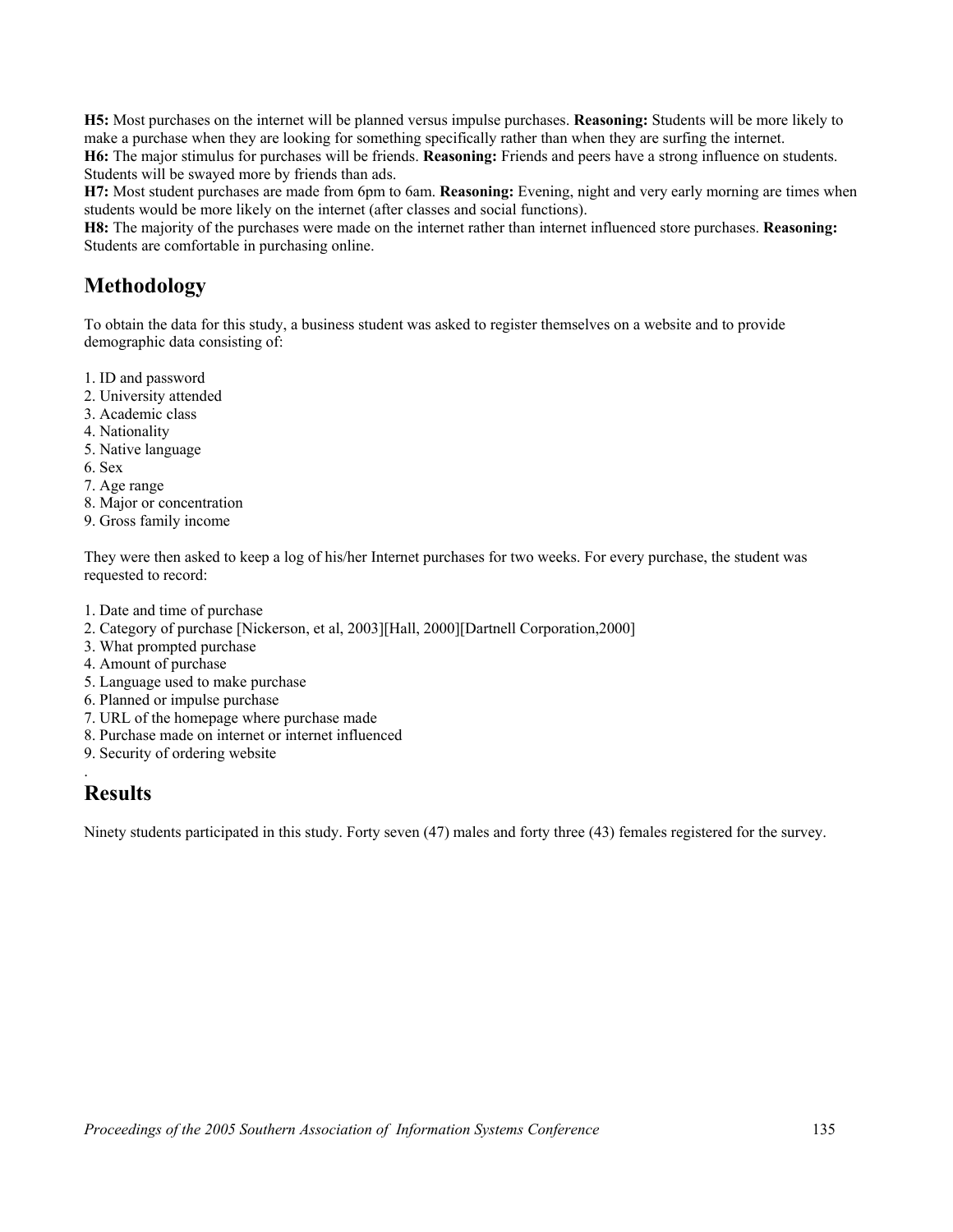

**Figure 1. Number of registered males and females.** 

The age distribution in purchases made (H1) was heavily weighted toward the young as shown below. Since most undergraduate students who have declared business as a major are juniors and seniors, the large number in the 21-25 age range is not surprising.



**Figure 2. Age distribution of purchases.** 

The number of purchases identified by sex (H2) was forty three (43) by females, forty one (41) by males and one (1) left blank. Some people made multiple purchases while others didn't make any purchases.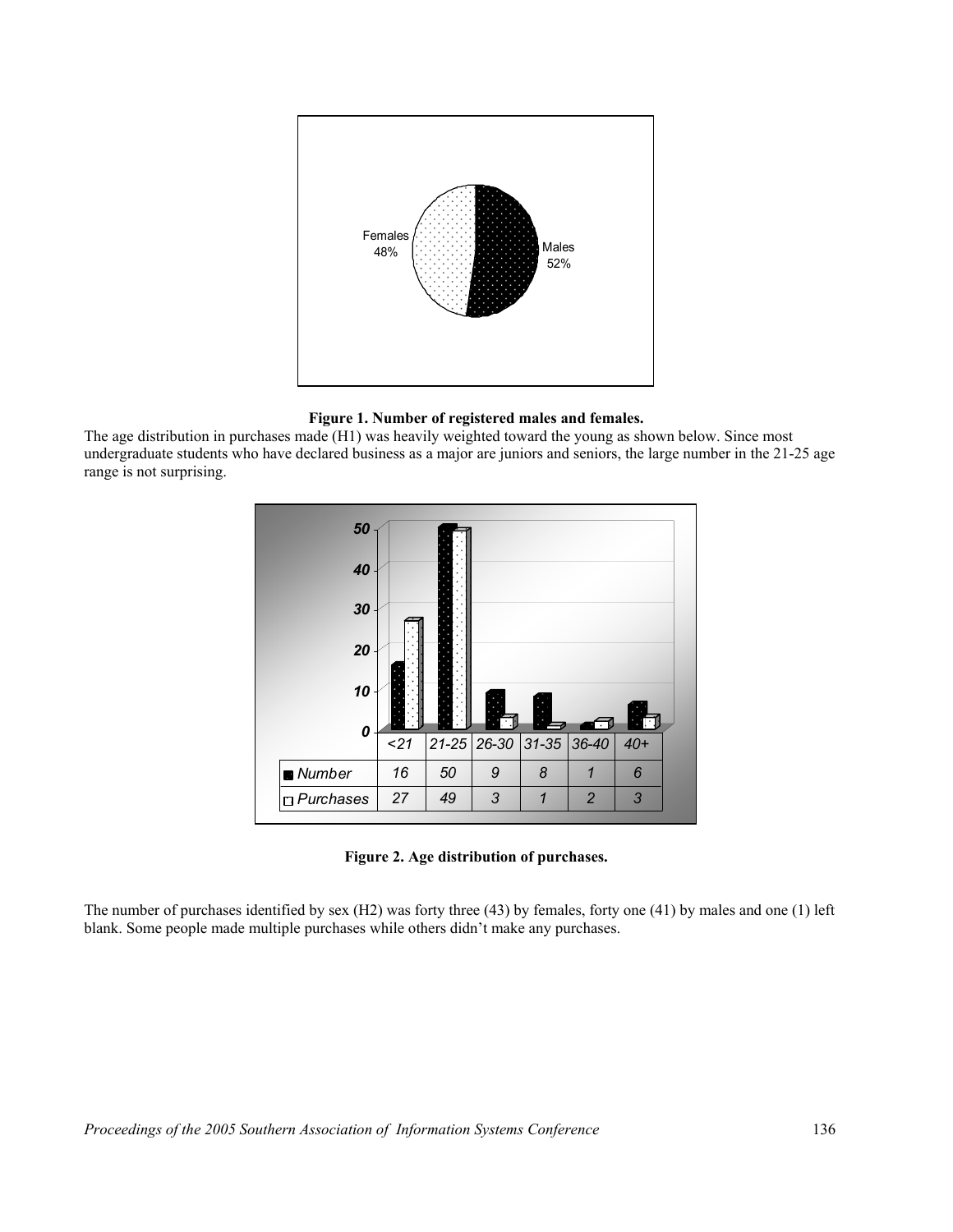

**Figure 3. Purchases made by males and females.** 

The income level of persons versus their number of purchases (H3) is shown below. Notice that although the income level was fairly evenly distributed, more than twice as many purchases were made in the over \$100,000 level.



**Figure 4. Number of transactions distributed by income level comparison.** 

The distribution of eighty five (85) purchases was quite diverse. Almost a third of the purchases were other than specified choices.

| Category     | <b>Number</b> |  |
|--------------|---------------|--|
| <b>Books</b> |               |  |
| Clothes      |               |  |
| Electronics  |               |  |

**Table 1. Distribution of purchases registered during survey.**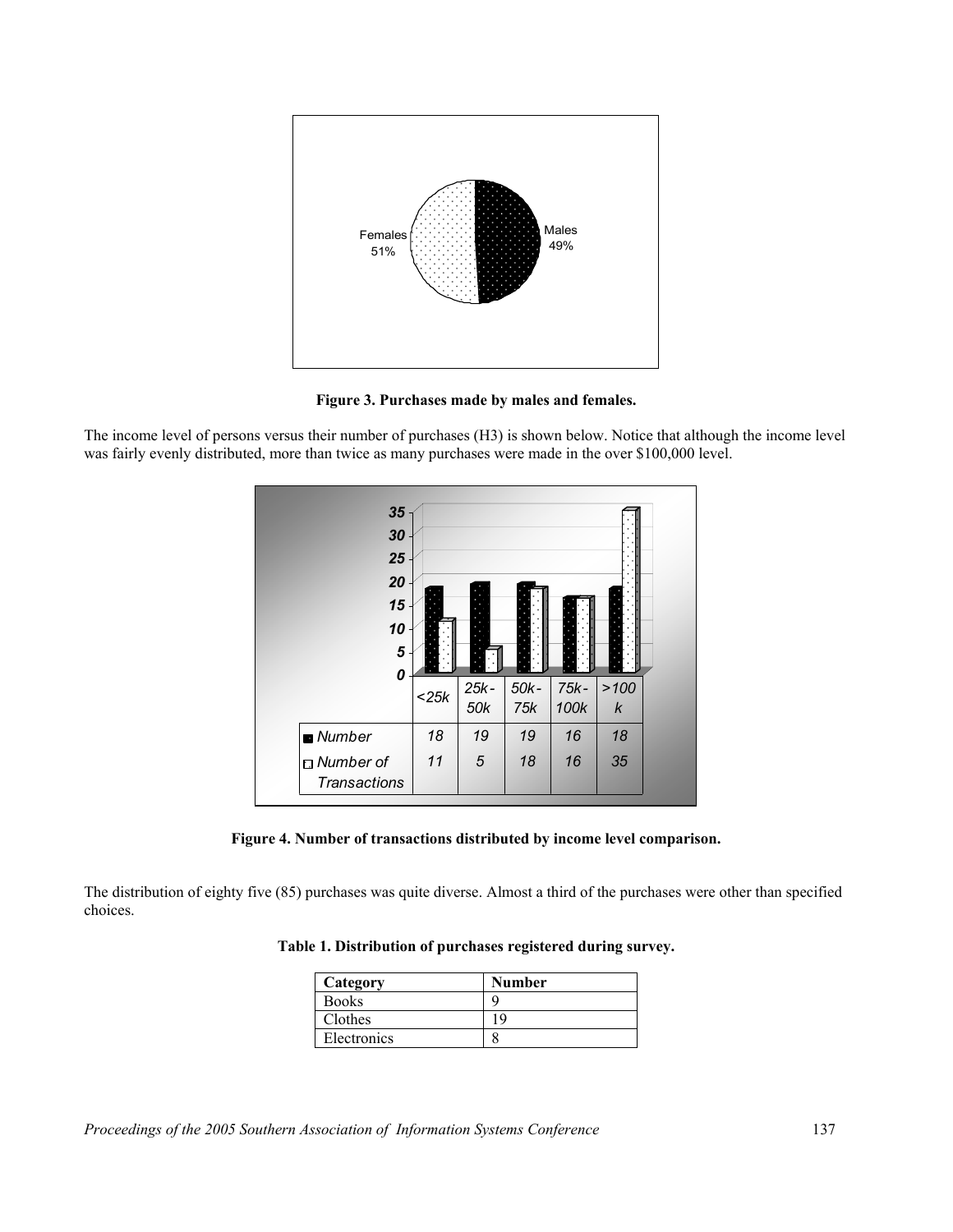| Music        | O |
|--------------|---|
| Travel       |   |
| <b>Other</b> |   |

The distribution of transactions by business major (H4) showed an unanticipated distribution with Finance majors making more than twice as many purchases as any other major. Since most of the students were from a required core course (Information Technology) of all business students, the number of students in each major should be evenly distributed.

**Table 2. Number of transactions by reported major.**

| <b>Major</b>                  | <b>Number of Transactions</b> |
|-------------------------------|-------------------------------|
| Accounting                    | 8                             |
| CIS/CS/ITM                    |                               |
| Finance                       | 35                            |
| <b>International Business</b> | 12                            |
| Management                    | 15                            |
| Marketing                     | 8                             |

Twenty eight (28 or 33%) of the purchases were made upon impulse whereas fifty seven (57 or 67%) were planned purchases (H5).



**Figure 5. Impulse versus planned purchases.** 

The stimuli for purchasing items (H6) were varied and unexpected as shown below. Although friends were the most specific factor, other factors seemed to play a greater role.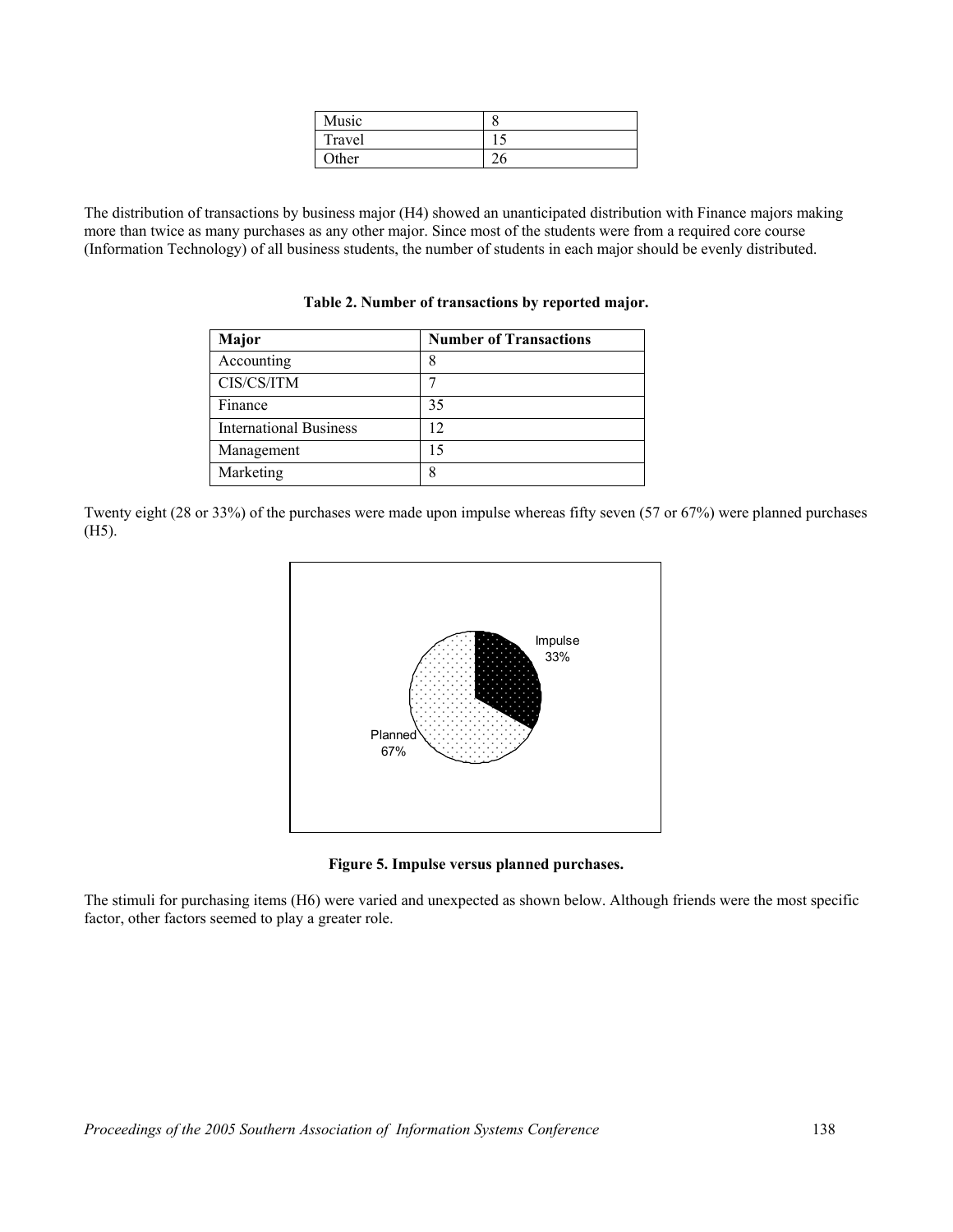

**Figure 6. Influence factors on purchases.** 

The times at which the purchases (H7) were made were as follows:





Notice that the number of purchases between noon and 6 P.M is essentially the same as from 6:01 P.M. to Midnight. It was not too surprising that the lowest number of purchases was made between 6:00 A.M. and noon when most students sleep in late.

Fifteen (15) of the purchase were influenced by the internet but were made in a store. Seventy (70) purchases were made on the internet (H8).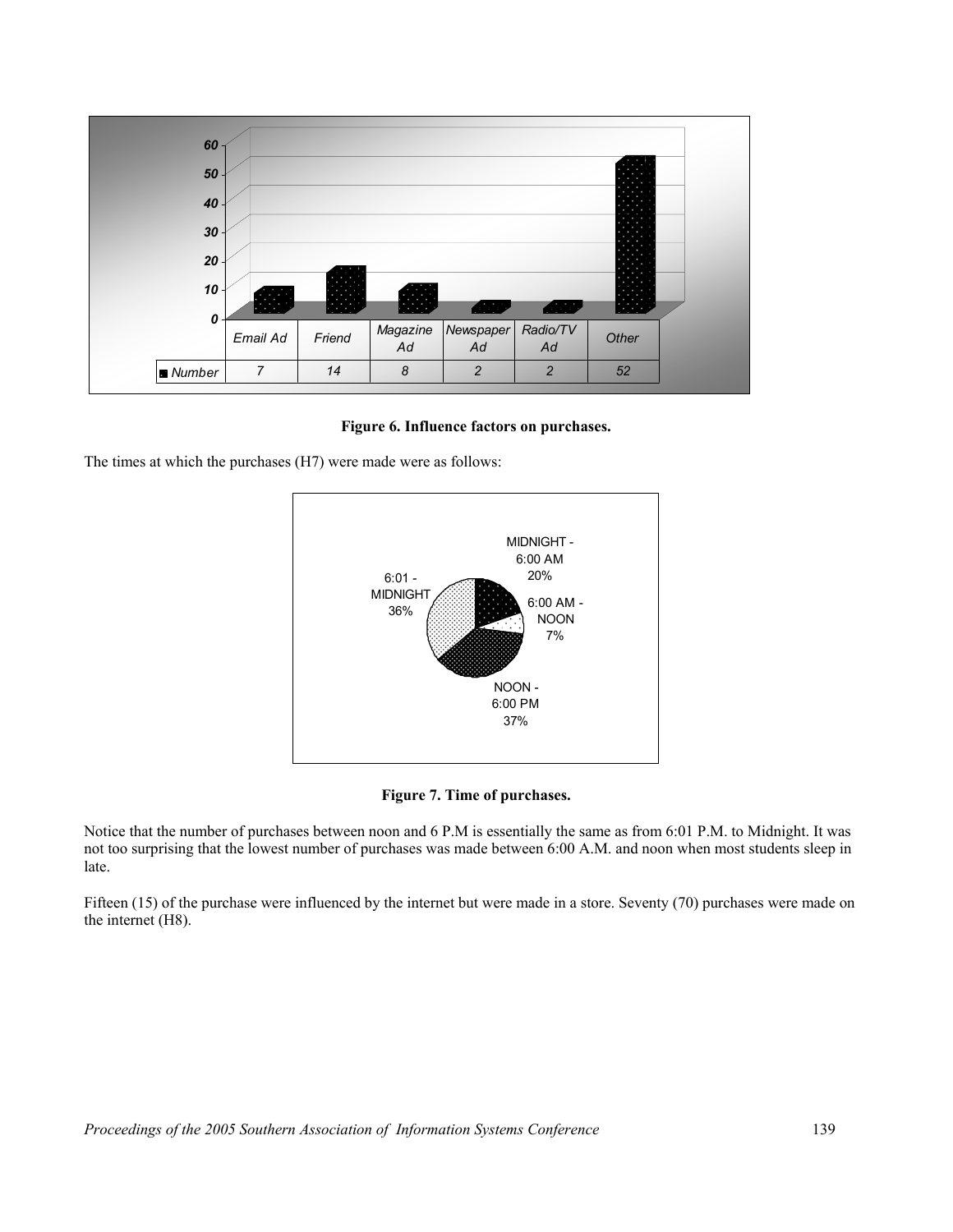

**Figure 8. Where purchases were made.** 

The lowest priced purchase was \$2.50 for music. The highest priced purchases were \$1350.00 for electronics, \$1200.00 for insurance and \$1200.00 for electronics.

#### **Conclusions**

Each of the original hypothesizes will now be reexamined:

**H1.** The younger the student, the more they would buy on the internet. **Reasoning:** Younger students have been brought up using computers and internet and they would be more comfortable with using them to make purchases. **Result:** 89% of the transactions were made by students 25 years old or younger. For students less than 21 years old, they averaged 1.69 transactions each. For 21-25 year olds, they averaged .98 transactions each. However, the one student in the 40+ age group made 2 purchases. **This hypothesis is inconclusive.** 

**H2.** More men than women would purchase items on the internet. **Reasoning:** Men have been more involved with electronics and the internet than women in the past and therefore would be more comfortable making purchases on the internet. **Result:**  Even through more males registered than females, females actually executed more transactions than males. **This hypothesis** 

#### **was not supported.**

**H3.** The higher the gross family income, the more the student would purchase on the internet. **Reasoning:** students from high gross income families would have more disposable money to spend on the internet. **Result:** The distribution of registered students by income level was fairly even. However, the distribution of the number of transactions per income level showed that 81% were made by students with a gross family income of \$50k or more and that 41% were made by students with gross income of \$100k or greater. **This hypothesis was supported.** 

**H4.** Computer related majors (IS, CS) majors would purchase more on the internet than other students. **Reasoning:** Computer related majors would have a higher comfort level with computers and internet buying than non-computer majors. **Result:** 7 out of 85 (8%) transactions were made by IS/CIS/CS students. Finance had more than twice as many transactions as any other major. **This hypothesis is not supported.**

**H5:** Most purchases on the internet will be planned versus impulse purchases. **Reasoning:** Students will be more likely to make a purchase when they are looking for something specifically rather than when they are surfing the internet. **Result:** 67% of the transactions were planned versus 33% done on impulse. **The hypothesis is supported.**

**H6:** The major stimulus for purchases will be friends. **Reasoning:** Friends and peers have a strong influence on students. Students will be swayed more by friends than ads. **Result:** While friends were the highest influence named (14/85 or 16%), other unnamed influences were far higher (52/85 or 61%). **For named influences, the hypothesis is correct; however, for the majority of all influences, the hypothesis is not supported.** 

**H7:** Most student purchases are made from 6pm to 6am. **Reasoning:** Evening, night and very early morning are times when students would be more likely on the internet. **Result:** Essentially, the same number of transactions occurred between noon